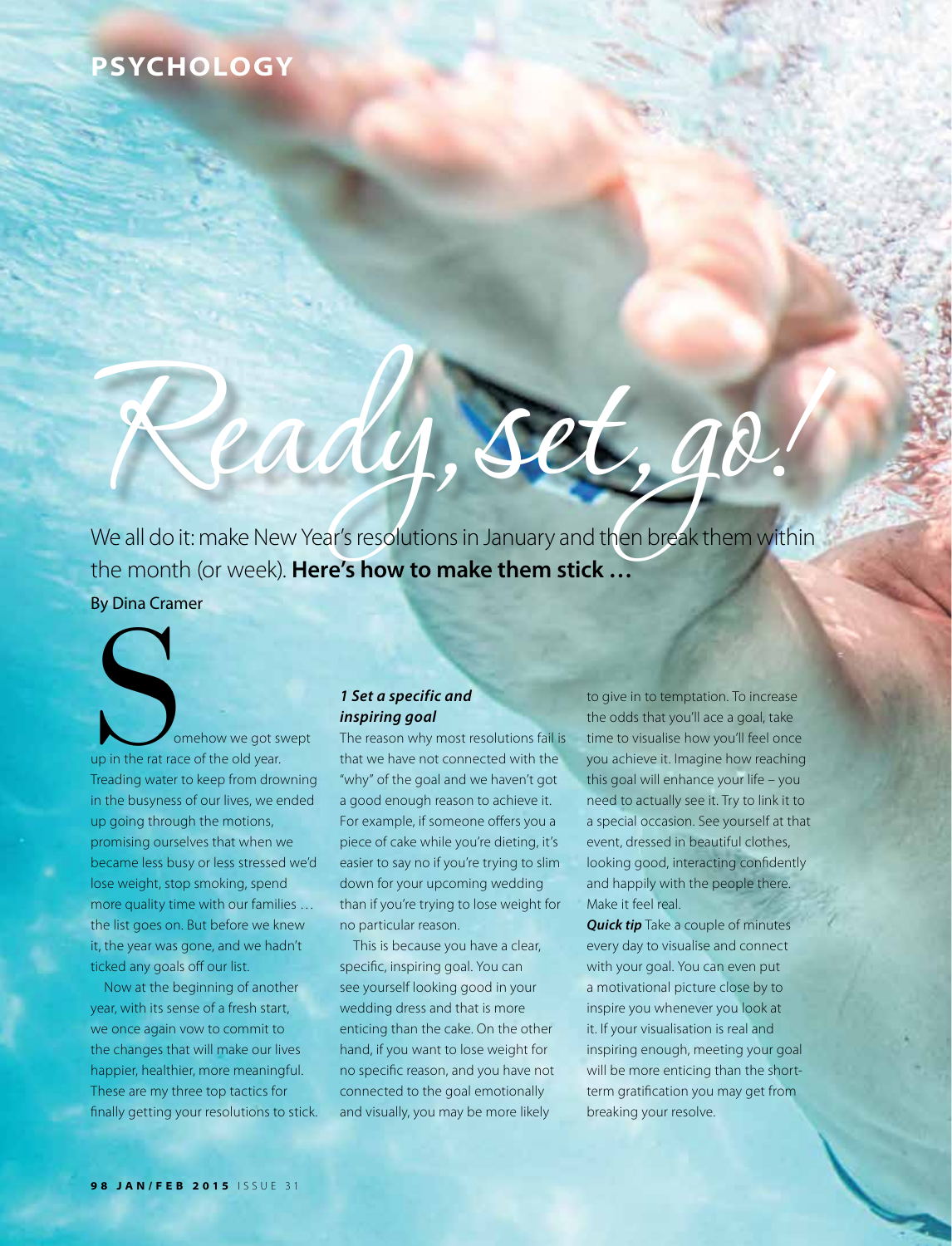#### *2 Set daily deliberate actions*

In his book, *The Slight Edge*, Jeff Olsen explains why only 5% of people are successful. He uses the idea of compound interest to explain that simple disciplines repeated consistently over time create success, while simple errors in judgment or poor choices repeated over time lead to failure.

The problem is that small errors in judgement don't impact us immediately but have a big impact over time. For example, eating a burger today won't kill you. However, if you consistently eat burgers, over time it might negatively affect your health. Choosing to not exercise today won't do any damage, but making that choice consistently over time will shorten your lifespan.

He goes on to say that the activities that create success are so simple and easy to do that they are also easy not to do, and that is where the problem comes in. We think that if we make a bad choice today we can remedy it tomorrow. Chances are, we will make that same poor choice again and again because it seems insignificant. But compounded over time, it becomes significant. The more we make poor choices, the faster we slide down the slippery slope of failure.

We can use this positively too. If we make good choices consistently over time, we create health, happiness and success. For example, you go out with a friend for lunch. You really feel like a burger but you choose to have a salad. Making the healthier choice consistently over time will create success. Jeff calls these "daily deliberate actions". It is not about the grand gestures, which New Year's resolutions tend to be. It is about the small daily, deliberate actions we take towards our goal. It is better to exercise five minutes every day than one hour a week. It will compound over time and create more success. .

*Quick tip* Before you do something, ask yourself: *Will this bring me closer or further away from my goal?* Then make the choices that will help you reach your goal.